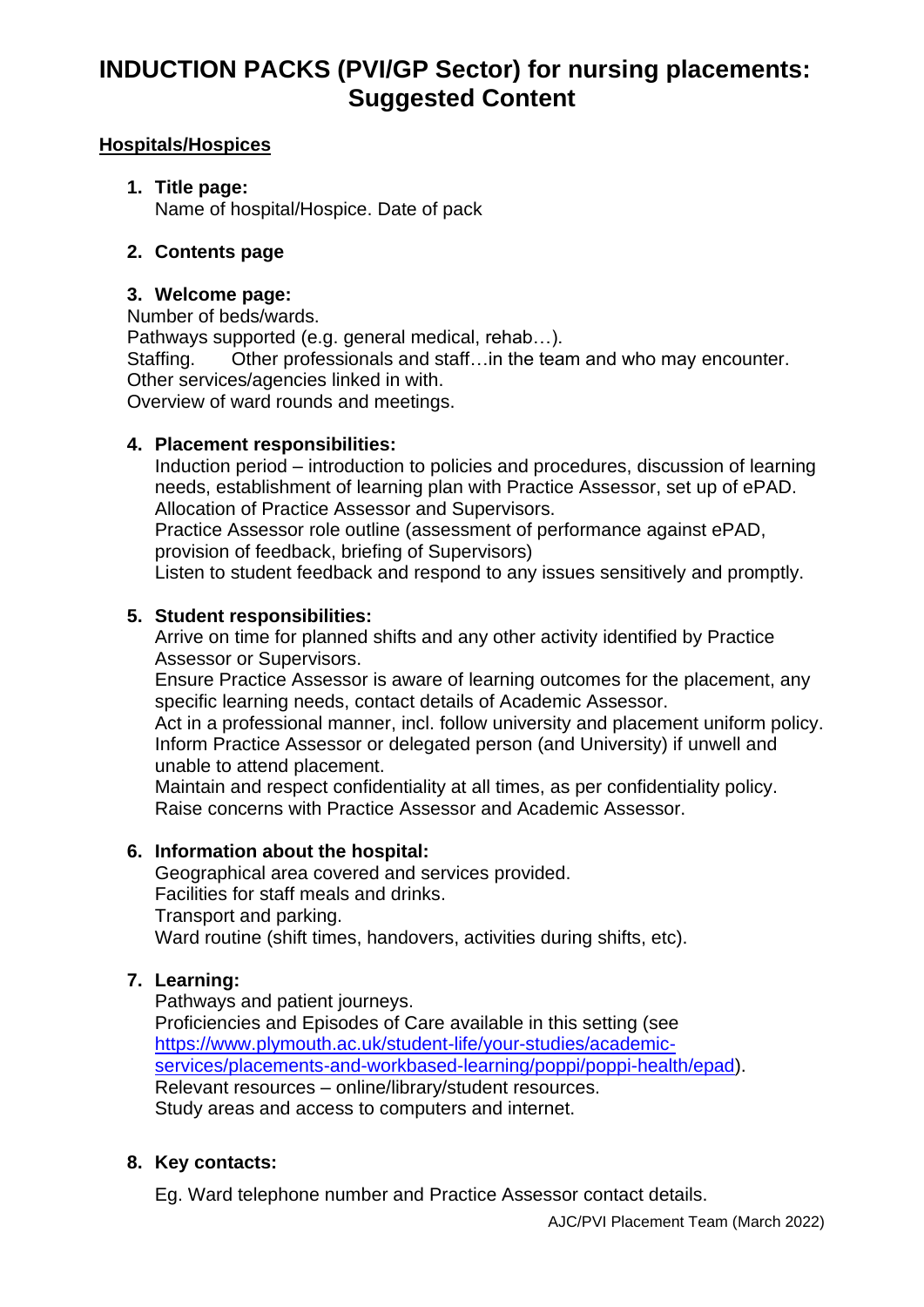## **GP Practices**

**1. Title page:** Name of practice / date of pack

## **2. Contents page**

#### **3. Welcome page:**

Number of and detail of practices (if a group). Name of PCN. Staffing. Other professionals and staff…in the team and who may encounter. Other services/agencies linked in with. Overview of key meetings.

#### **4. Placement responsibilities:**

Induction period – introduction to policies and procedures, discussion of learning needs, establishment of learning plan with Practice Assessor, set up of ePAD. Allocation of Practice Assessor and Supervisors.

Practice Assessor role outline (assessment of performance against ePAD, provision of feedback, briefing of Supervisors)

Listen to student feedback and respond to any issues sensitively and promptly.

#### **5. Student responsibilities:**

Arrive on time for planned shifts and any other activity identified by Practice Assessor or Supervisors.

Ensure Practice Assessor is aware of learning outcomes for the placement, any specific learning needs, contact details of Academic Assessor.

Act in a professional manner, incl. follow university and placement uniform policy. Inform Practice Assessor or delegated person (and University) if unwell and unable to attend placement.

Maintain and respect confidentiality at all times, as per confidentiality policy. Raise concerns with Practice Assessor and Academic Assessor.

#### **6. Information about the practice:**

Geographical area covered and number of patients. Facilities for staff meals and drinks. Transport and parking. Practice routine (shift times, clinics, etc).

## **7. Learning:**

Pathways and patient journeys. Proficiencies and Episodes of Care available in this setting (see [https://www.plymouth.ac.uk/student-life/your-studies/academic](https://www.plymouth.ac.uk/student-life/your-studies/academic-services/placements-and-workbased-learning/poppi/poppi-health/epad)[services/placements-and-workbased-learning/poppi/poppi-health/epad\)](https://www.plymouth.ac.uk/student-life/your-studies/academic-services/placements-and-workbased-learning/poppi/poppi-health/epad). Relevant resources – online/library/student resources. Study areas and access to computers and internet.

#### **8. Key contacts:**

Eg. Practice telephone number and Practice Assessor contact details.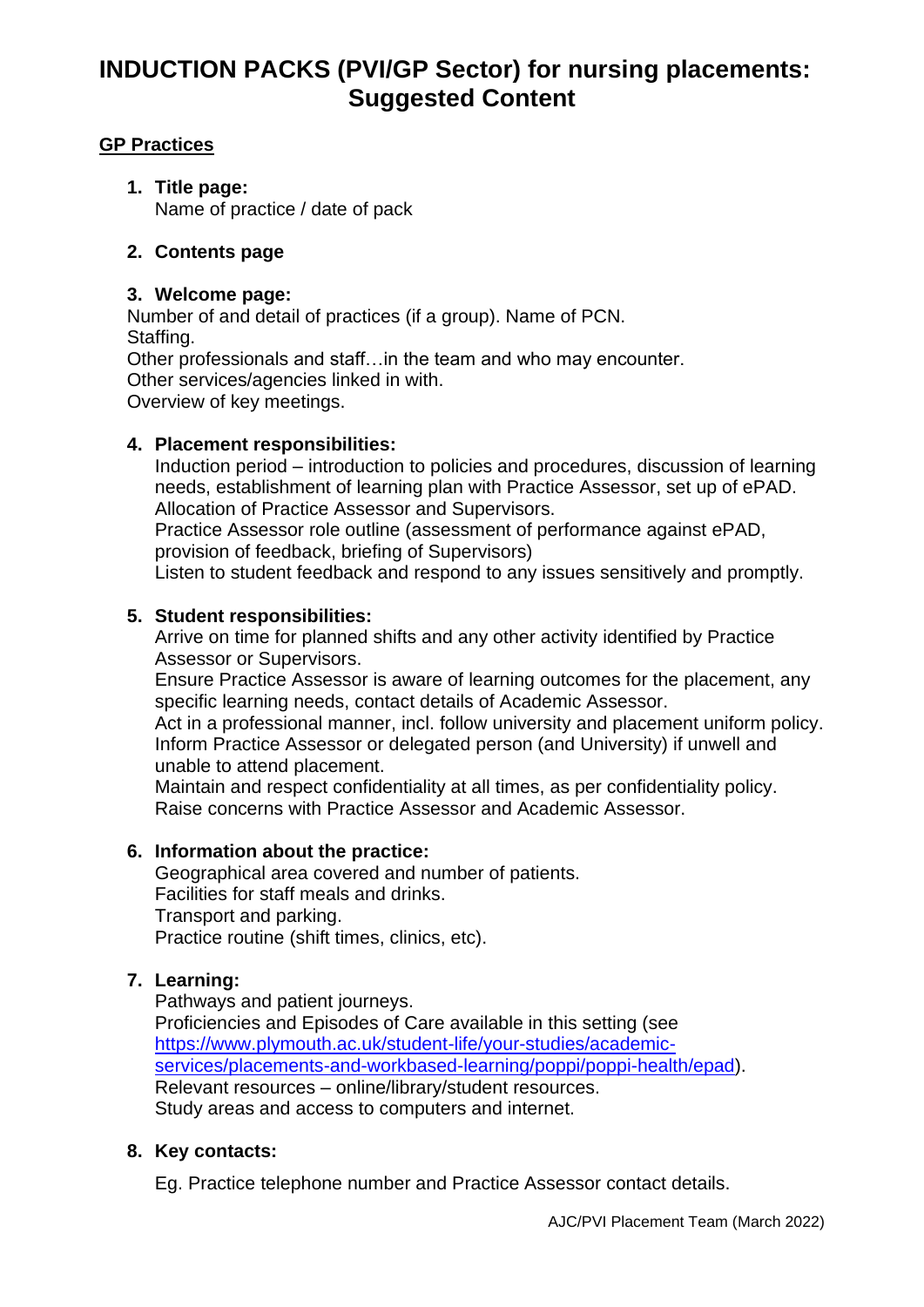## **Nursing Homes**

**1. Title page:** Name of home / date of pack

## **2. Contents page**

#### **3. Welcome page:**

Number of residents.

Pathways supported (eg. dementia…). Regulated activities. Staffing. Other professionals and staff…in the team and who may encounter. Other services/agencies linked in with. Overview of ward rounds and meetings.

#### **4. Placement responsibilities:**

Induction period – introduction to policies and procedures, discussion of learning needs, establishment of learning plan with Practice Assessor, set up of ePAD. Allocation of Practice Assessor and Supervisors.

Practice Assessor role outline (assessment of performance against ePAD, provision of feedback, briefing of Supervisors)

Listen to student feedback and respond to any issues sensitively and promptly.

#### **5. Student responsibilities:**

Arrive on time for planned shifts and any other activity identified by Practice Assessor or Supervisors.

Ensure Practice Assessor is aware of learning outcomes for the placement, any specific learning needs, contact details of Academic Assessor.

Act in a professional manner, incl. follow university and placement uniform policy. Inform Practice Assessor or delegated person (and University) if unwell and unable to attend placement.

Maintain and respect confidentiality at all times, as per confidentiality policy. Raise concerns with Practice Assessor and Academic Assessor.

#### **6. Information about the home:**

Location. Home environment. Organisational structure. Facilities for staff meals and drinks. Transport and parking. Home routine (shift times, handovers, activities during shifts, etc).

## **7. Learning:**

Pathways and resident journeys. Proficiencies and Episodes of Care available in this setting (see [https://www.plymouth.ac.uk/student-life/your-studies/academic](https://www.plymouth.ac.uk/student-life/your-studies/academic-services/placements-and-workbased-learning/poppi/poppi-health/epad)[services/placements-and-workbased-learning/poppi/poppi-health/epad\)](https://www.plymouth.ac.uk/student-life/your-studies/academic-services/placements-and-workbased-learning/poppi/poppi-health/epad). Relevant resources – online/library/student resources. Study areas and access to computers and internet.

#### **8. Key contacts:**

Eg. Ward telephone number and Practice Assessor contact details.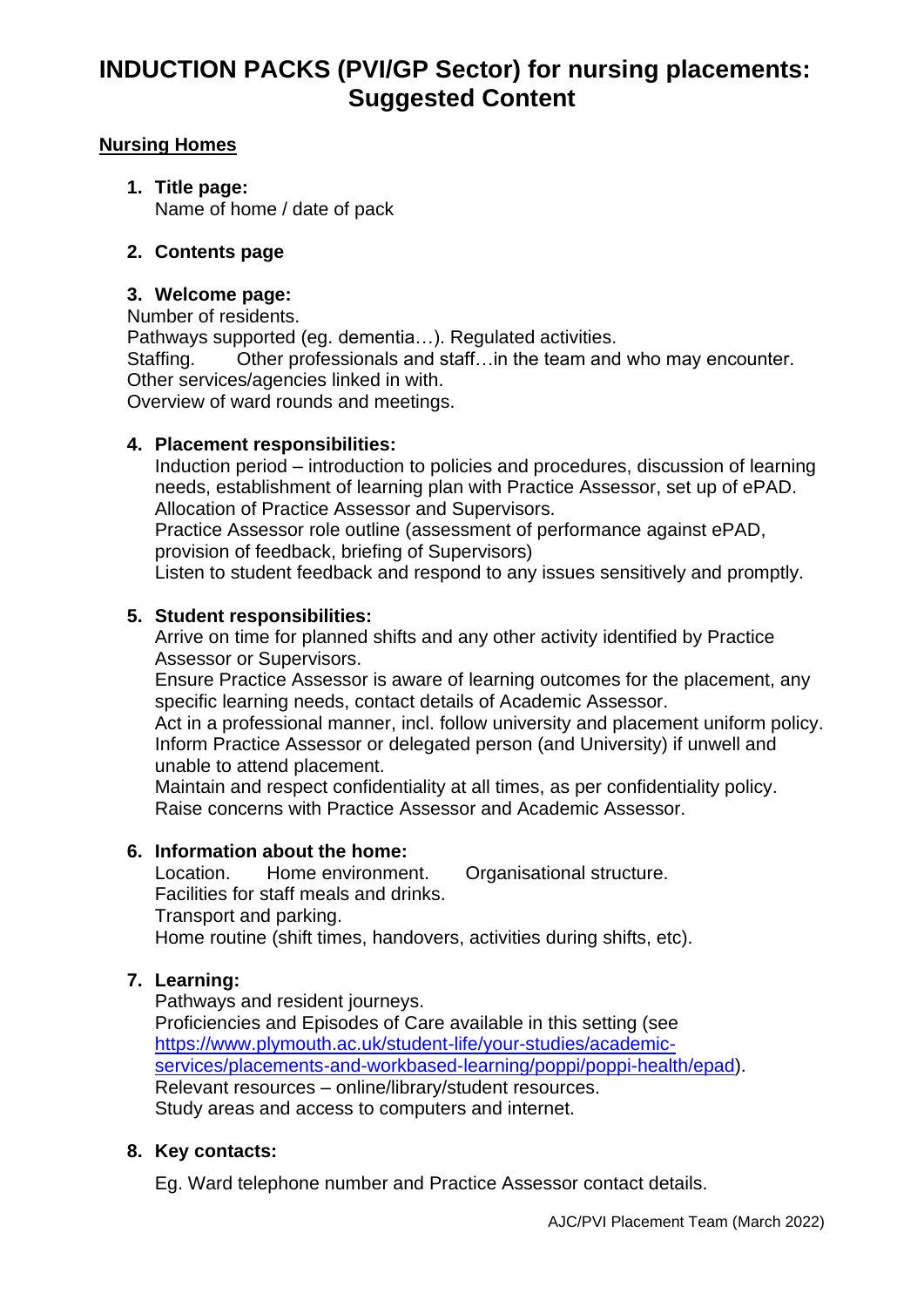## **Colleges (Long Arm Supervision Placements)**

**1. Title page:** Name of college / date of pack

#### **2. Contents page**

#### **3. Welcome section:**

Number of and detail of schools/colleges (if a group/academy). Name of Academy. Staffing. Other professionals and staff…in the team and others who students may encounter. Other services/agencies linked in with. Overview of key meetings.

## **4. Placement responsibilities:**

Induction period – introduction to policies and procedures, discussion of learning needs, establishment of learning plan with Onsite Supervisor and University Long Arm Practice Assessor and Supervisor.

Allocation of Onsite Supervisor(s).

Listen to student feedback and respond to any issues sensitively and promptly.

## **5. On-Site Supervisor responsibilities:**

On-site supervision of students, guiding and supporting them on a daily basis Attending regular review meetings with (and initiated by) students and Long Arm Practice Supervisor

Attending student's Initial Interview (led by student and Long Arm Practice Assessor) and possibly midpoint and final review meetings with Long Arm Practice Assessor

Highlights any concerns regarding student performance or progress with the Long Arm Practice Supervisor as soon as practicably possible.

#### **6. Student responsibilities:**

Arrive on time for planned shifts and any other activity identified by Onsite Supervisor and University Long Arm Practice Assessor and Supervisor. Ensure Onsite Supervisor and University Long Arm Practice Assessor and Supervisor are aware of - learning outcomes for the placement, any specific learning needs, contact details of Academic Assessor.

Initiate regular review meetings with On-site Supervisor and Long Arm Practice Supervisor.

Act in a professional manner, incl. following university and placement uniform policy.

Inform placement Onsite Supervisor and University Long Arm Practice Assessor and Supervisor if unwell and unable to attend placement.

Maintain and respect confidentiality at all times, as per confidentiality policy. Raise concerns with Onsite Supervisor and University Long Arm Practice Assessor and Supervisor and Academic Assessor.

## **7. Information about the college/service:**

Geographical area covered and number of service users. Facilities for staff meals and drinks.